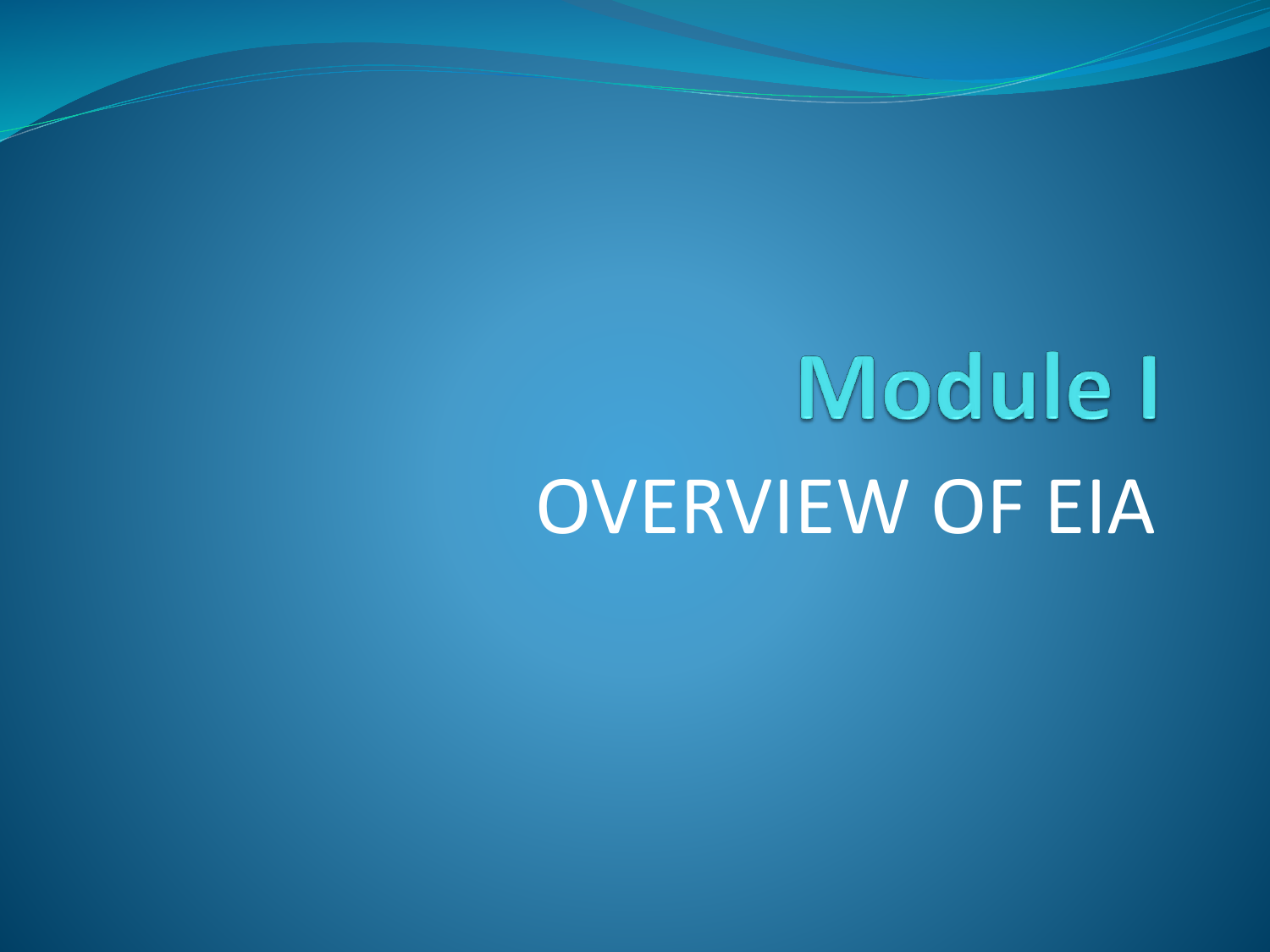# **WHAT IS AN EIA?**

- The EIA is one of the most commonly used environmental management tools to integrate environmental concerns effectively in the development process. The EIA is applied to new projects and the expansion aspects of existing projects.
- An EIA is a study of the effects of a proposed action on the environment. In this regard the environment includes all relevant aspects of the natural and human resources. The EIA evaluates the expected effects on human health, the natural environment and on property. The study therefore requires a multi-disciplinary approach. It should be done very early at the feasibility stage of a project.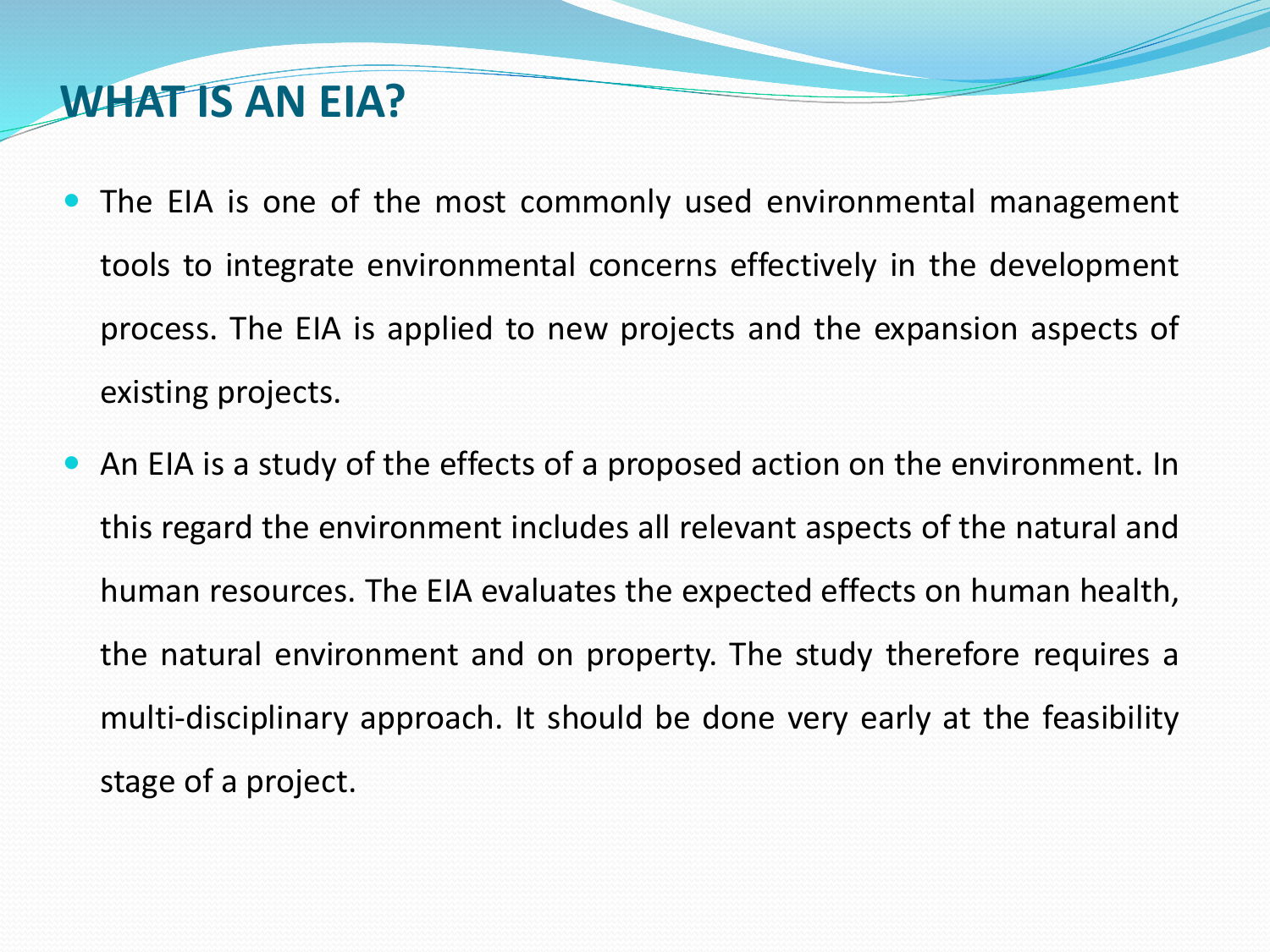- The EIA compares various alternatives by which the project could be realized and seeks to identify the one which represents the best combination of economic and environmental costs and benefits. Alternatives include location as well as methods, process technology and construction methods.
- The EIA attempts to weigh environmental effects on a common basis with economic costs and benefits and finally it is a decision-making tool. The EIA is a procedure used to examine the environmental consequences, both beneficial and adverse, of a proposed development project and to ensure that these effects are taken into account in project design. EIA should be viewed as an integral part of the project planning process.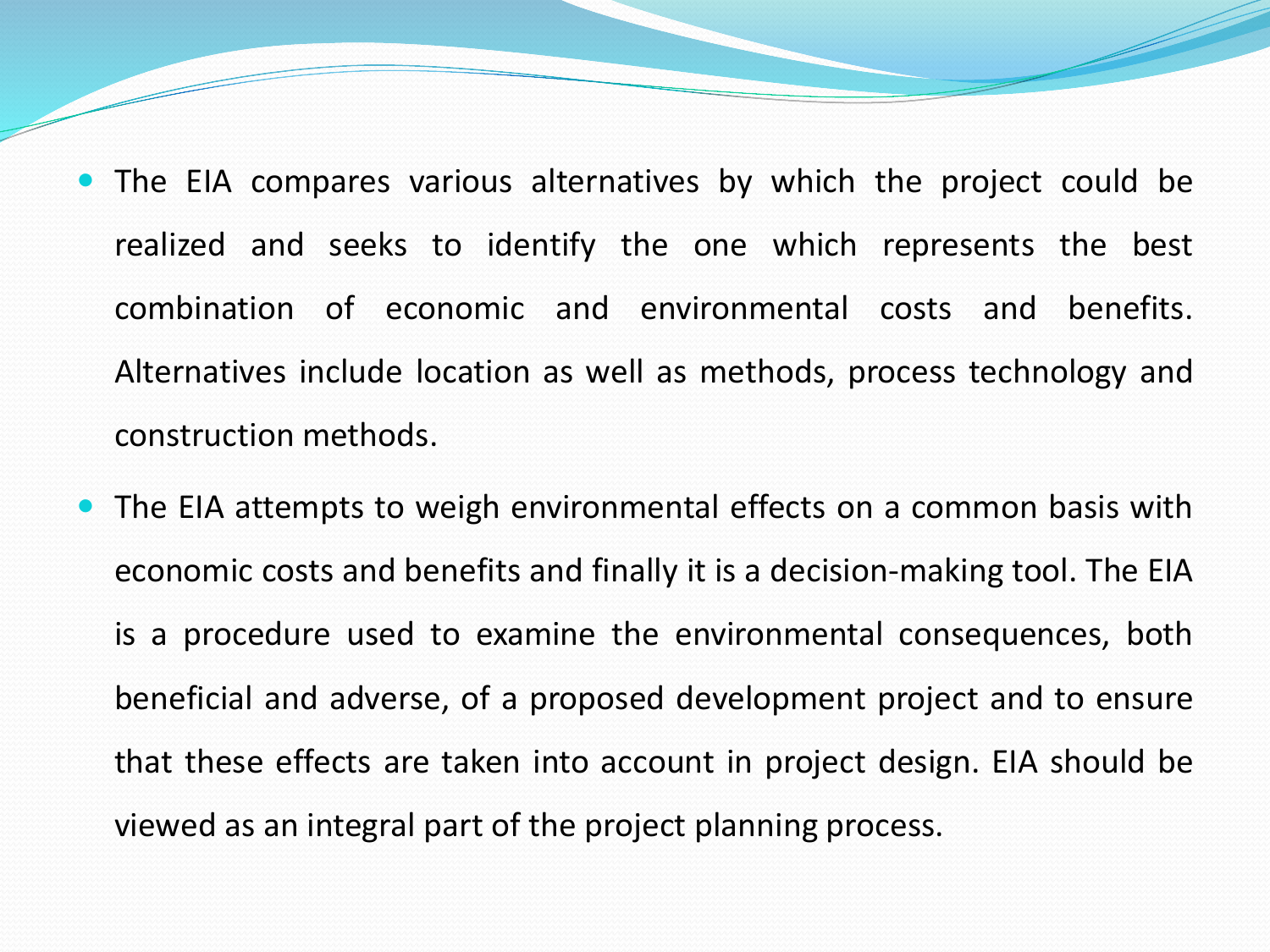## **CORE VALUE OF EIA**

- Integrity: the EIA should be fair, objective, unbiased and balanced
- Utility: the EIA process should provide balanced, credible information for decision making
- Sustainability: the EIA process should result in environmental safe guard EIA is used according to two principal functions:
- As a *planning tool* to minimize the adverse impacts caused by a developing activity; emphasis is on the methodologies and techniques for identifying, predicting and evaluating the environmental impacts of a proposed project or program. Increasingly, EIA is also viewed as a key mechanism for involving public in the planning process through stakeholder analysis.
- As a *decision making instrument* to decide upon the acceptability of a project based on its environmental costs.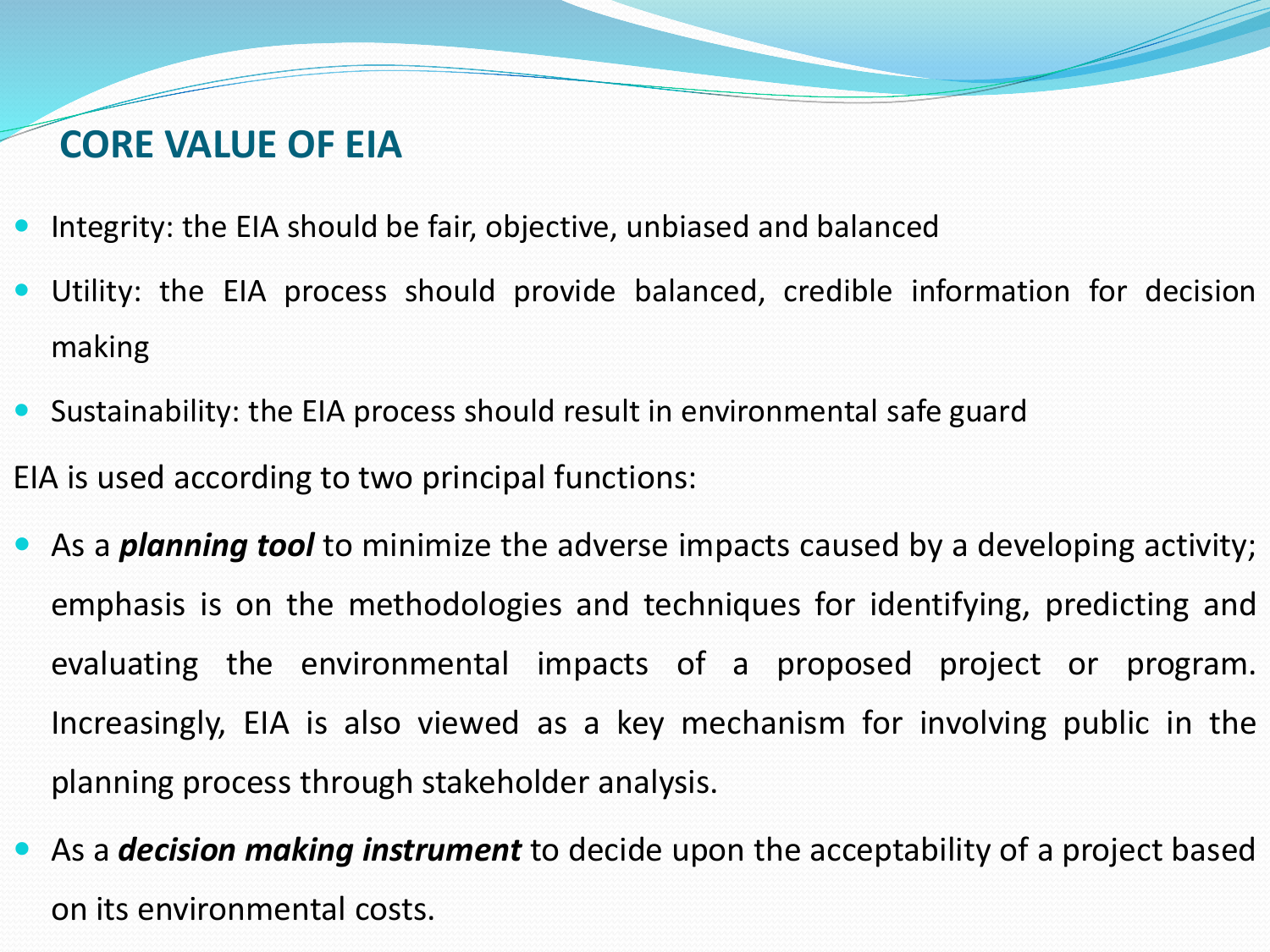## BENEFITS:

- Avoiding mistakes that can be expensive and damaging in ecological, social and economic terms.
- Avoiding conflicts and increasing project acceptance.
- Integrating short-term needs with long-term goals.
- Addressing transboundary issues.
- Improving project design and reducing capital and operating costs.
- Improving institutional co-ordination.
- Considering alternative projects and designs.
- Improving accountability and transparency in planning and decision making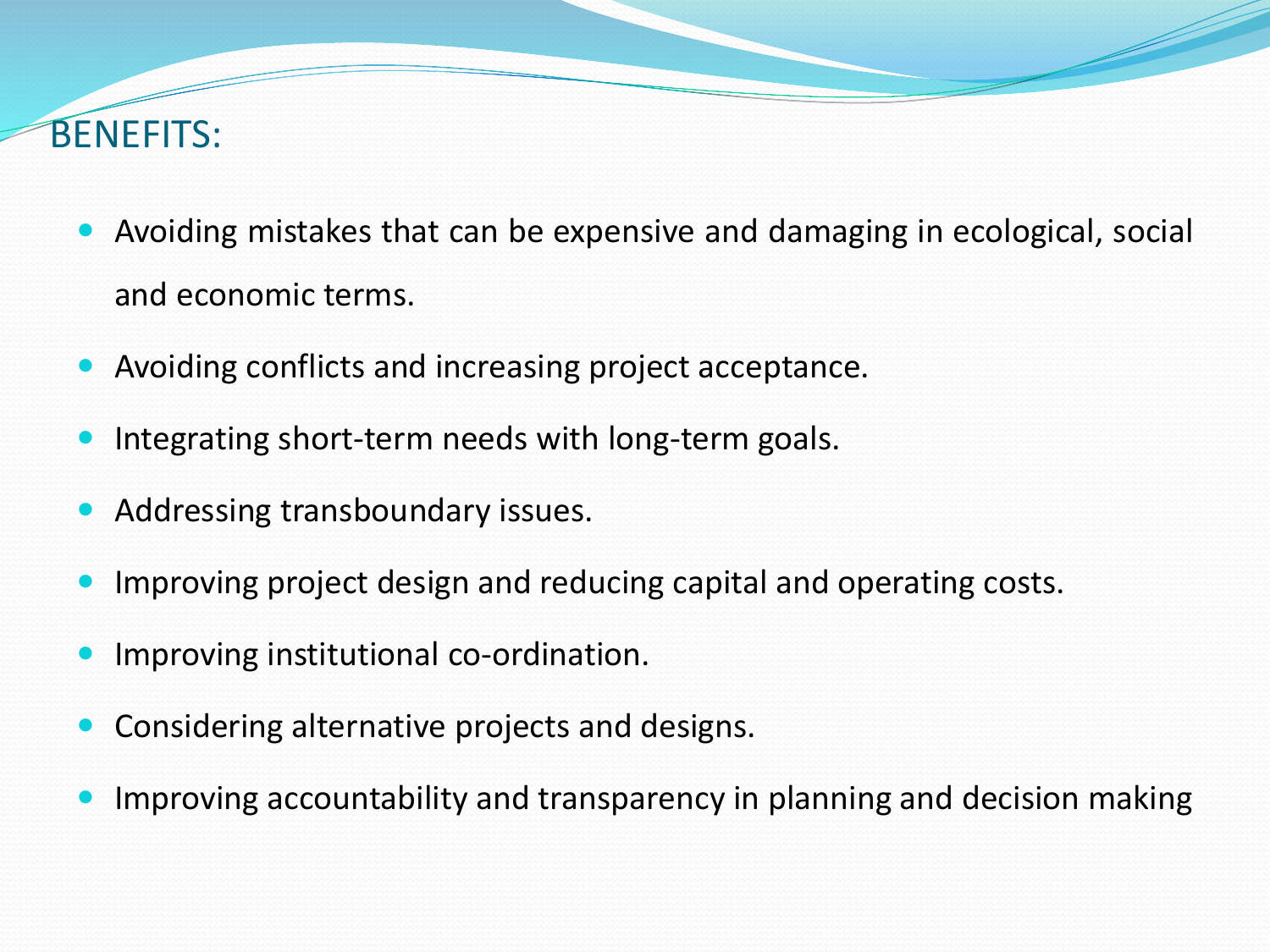### APPLICATIONS OF EIA

There are different aims of EIA that will influence the choice of method and the scope of the study. The aim is dependent on who is the user as well as on the use of the result. Some of the aims may be regarded as more or less formal like:

 **Project development**: The use of EIA in project development may be regarded as a way of avoiding environmental impacts by using EIA at as early stage as possible in the development. This is also a way of avoiding costs due to these impacts. This may be used for different projects e g construction or reconstruction of industrial plants, construction of roads, and construction of municipal waste or water purification plants. The users are to be found in the decision makers in the company and the performer is usually the project team or consultants.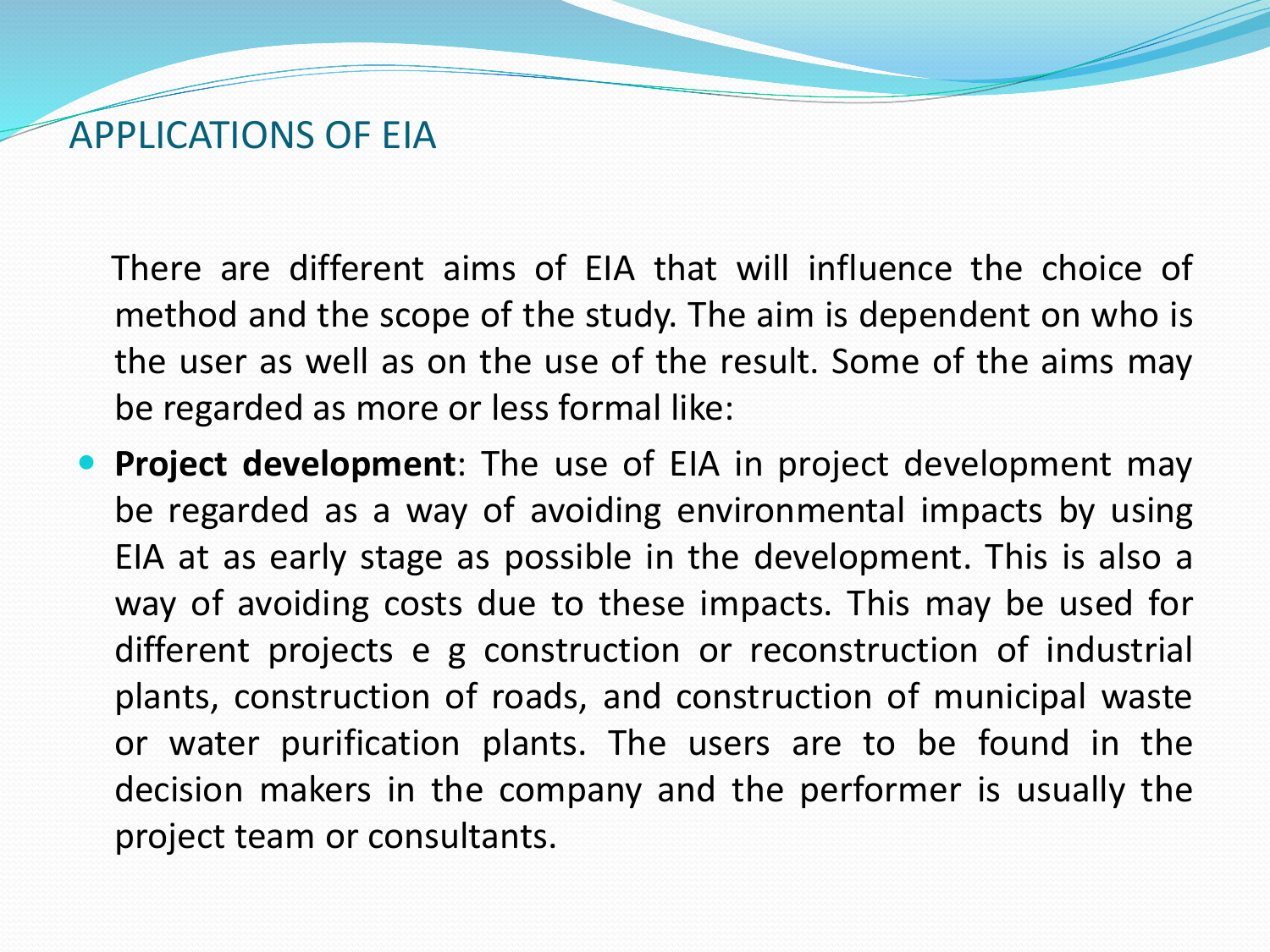- **Development control** (licenses, permits etc): Here the EIA is a tool for authorities to prevent adverse environmental impact from the kind of projects mentioned above. This kind of EIA has been introduced in national legislation. The performer may be the authority but also it may be the task of the performing company. Also here consultants may be used for the work.
- **Plan development:** This EIA is a tool for authorities in planning of resource or land use, infrastructure like roads, railways etc. This EIA often is called Strategic Environmental Assessment (SEA). The authority may be performer if the competence is available, else consultants are used.
- **Policy development**: Another use of SEA is in policy development are the consequences of a policy can be evaluated by a government. As an example a government may evaluate the consequences of promoting a specific type of industry (forest industry or IT.) as a major primary industry. Also here the work may be performed internally or by consultants.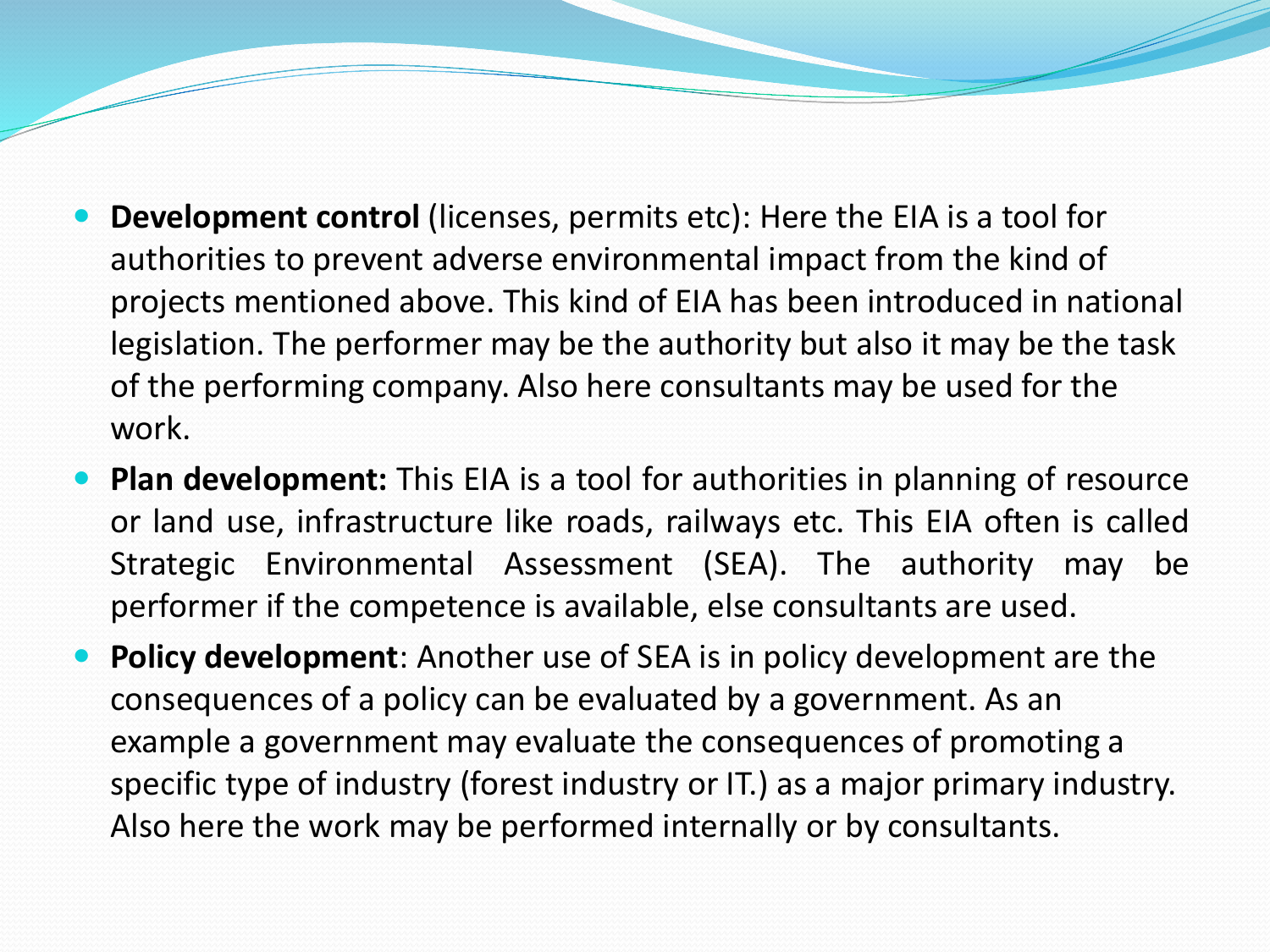## HISTORY OF EIA

- The first country to give importance to EIA through its National Environmental Protection Act (NEPA) of 1969 was the United States . A large number of countries followed, which were having industries. Canada, Australia, the Netherlands and Japan adopted EIA legislation in 1973, 1974, 1981 and 1984, respectively. In July 1985, the European Community (EC) made EIA mandatory.
- EIA process took off after mid 1980's after world bank adopted EIA for major development projects, in which borrower country had to undertake the EIA under the bank supervision.
- Now EIA is a formal process in more than 100 countries.
- Under the environment protection Act (1986), India notified its first EIA norms in 1994.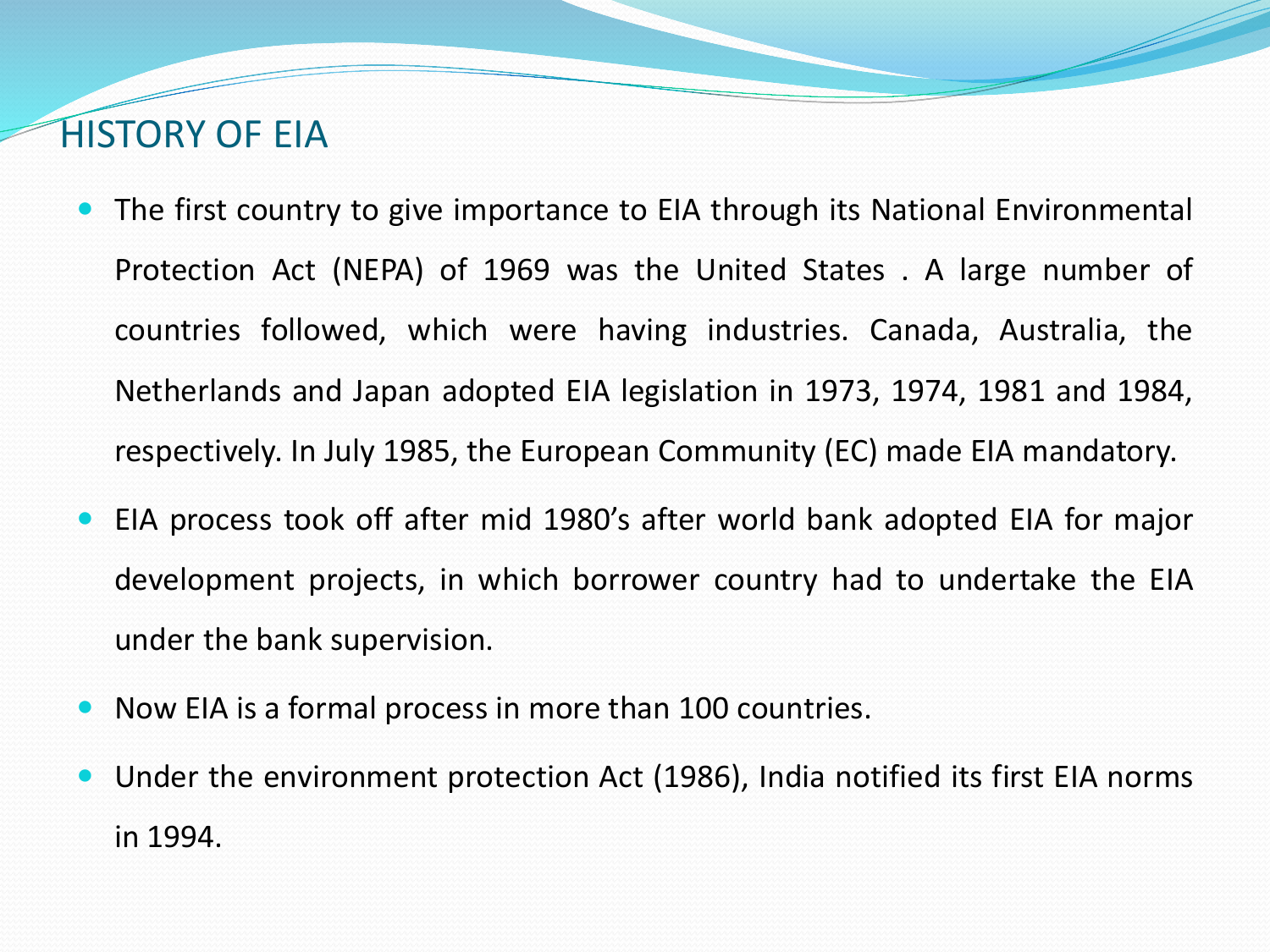Environmental clearance from central government is required for 32 categories of development projects under industrial sectors:

- Mining
- Thermal power plant
- River valley
- Infrastructure(road, highways, ports, harbours, and airports)
- Industries including very small electroplating in foundry units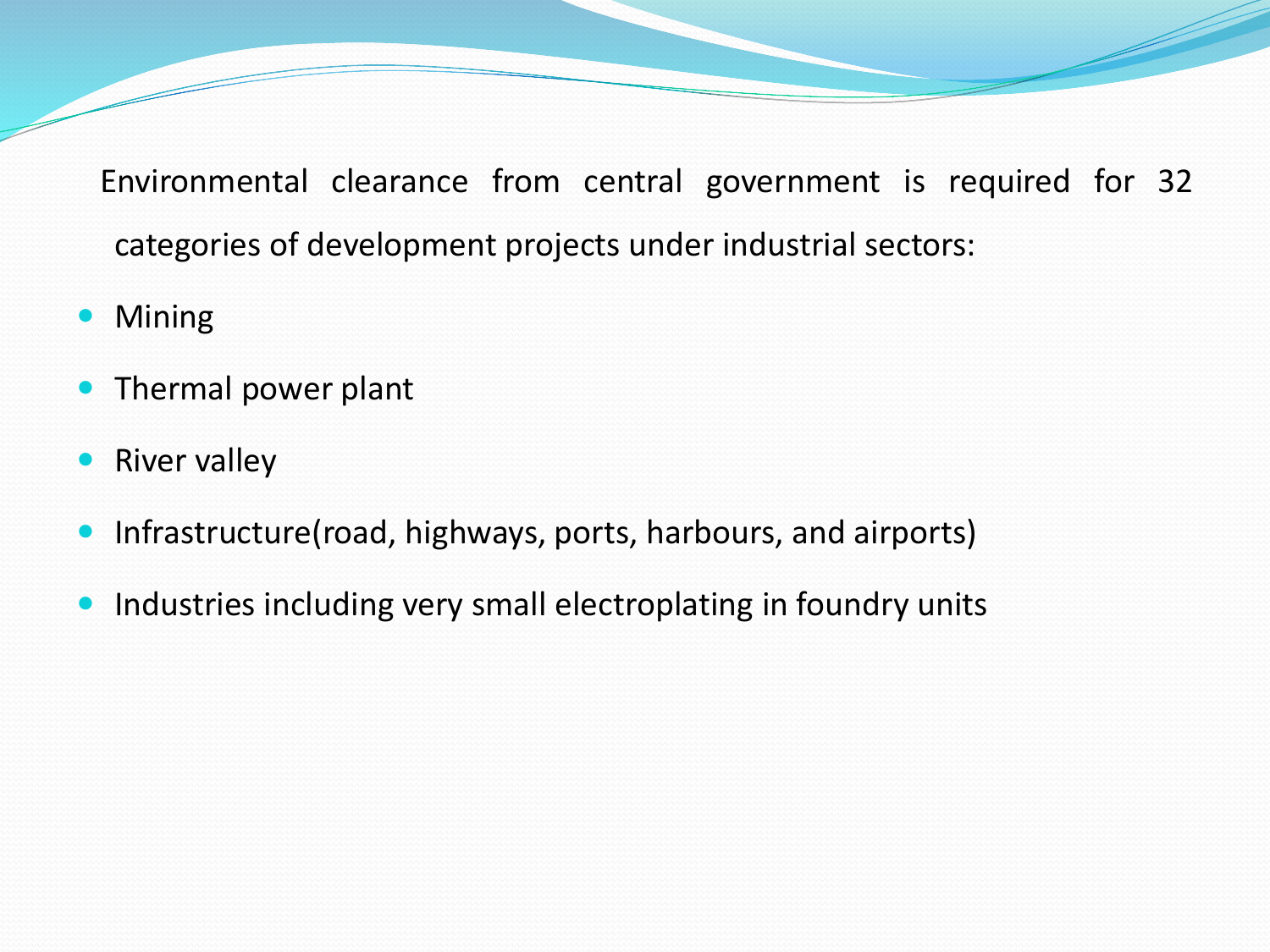#### EIS(Environmental impact statement)

- EIS is the Environmental impact statement that must supplement the application for planning permission, while the EIA is the procedure that should be carried out by the planning team before that planning permission can be legally granted.
- A number of different names are used for the report that is prepared on the findings of the EIA process. The terms commonly used include environmental impact statement (EIS) and environmental statement (ES). Despite the different names, EIA reports have the same basic purpose, approach and structure.
- Usually, the proponent is responsible for the preparation of the EIA report. The information contained in the report should meet the terms of reference established at the scoping stage of the EIA process .The terms of reference set out the information that is to be submitted to the decision-making body or responsible authority.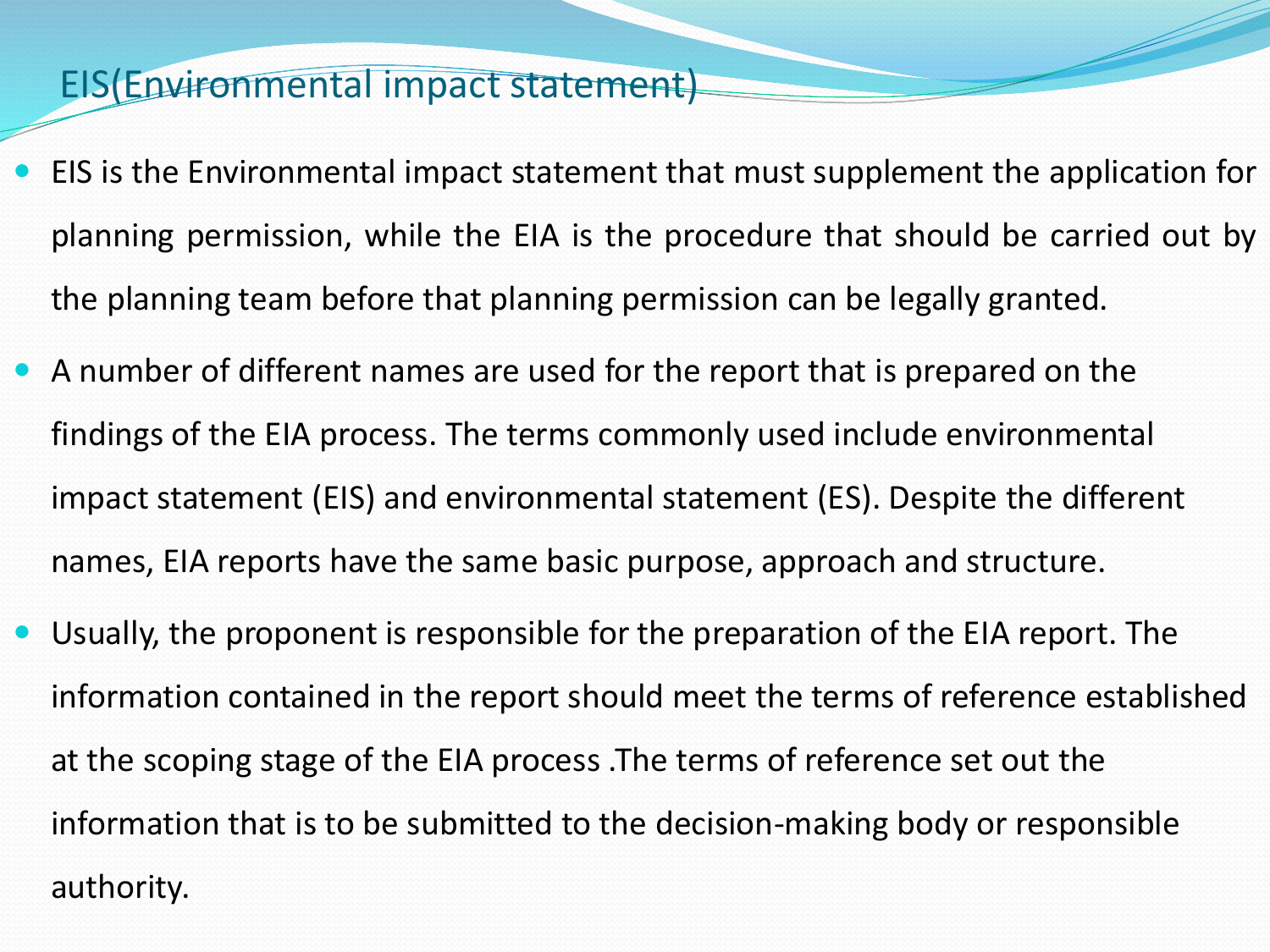The purpose of the EIS is to provide a coherent statement of the potential impacts of a proposal and the measures that can be taken to reduce and remedy them. It contains essential information for:

- $\triangleright$  the proponent to implement the proposal in an environmentally and socially responsible way;
- $\triangleright$  the responsible authority to make an informed decision on the proposal, including the terms and conditions that must be attached to an approval or authorization; and
- $\triangleright$  the public to understand the proposal and its likely impacts on people and the environment.
- A successful EIS that meets these aims will be:
- ➢ actionable a document that can be applied by the proponent to achieve environmentally sound planning and design;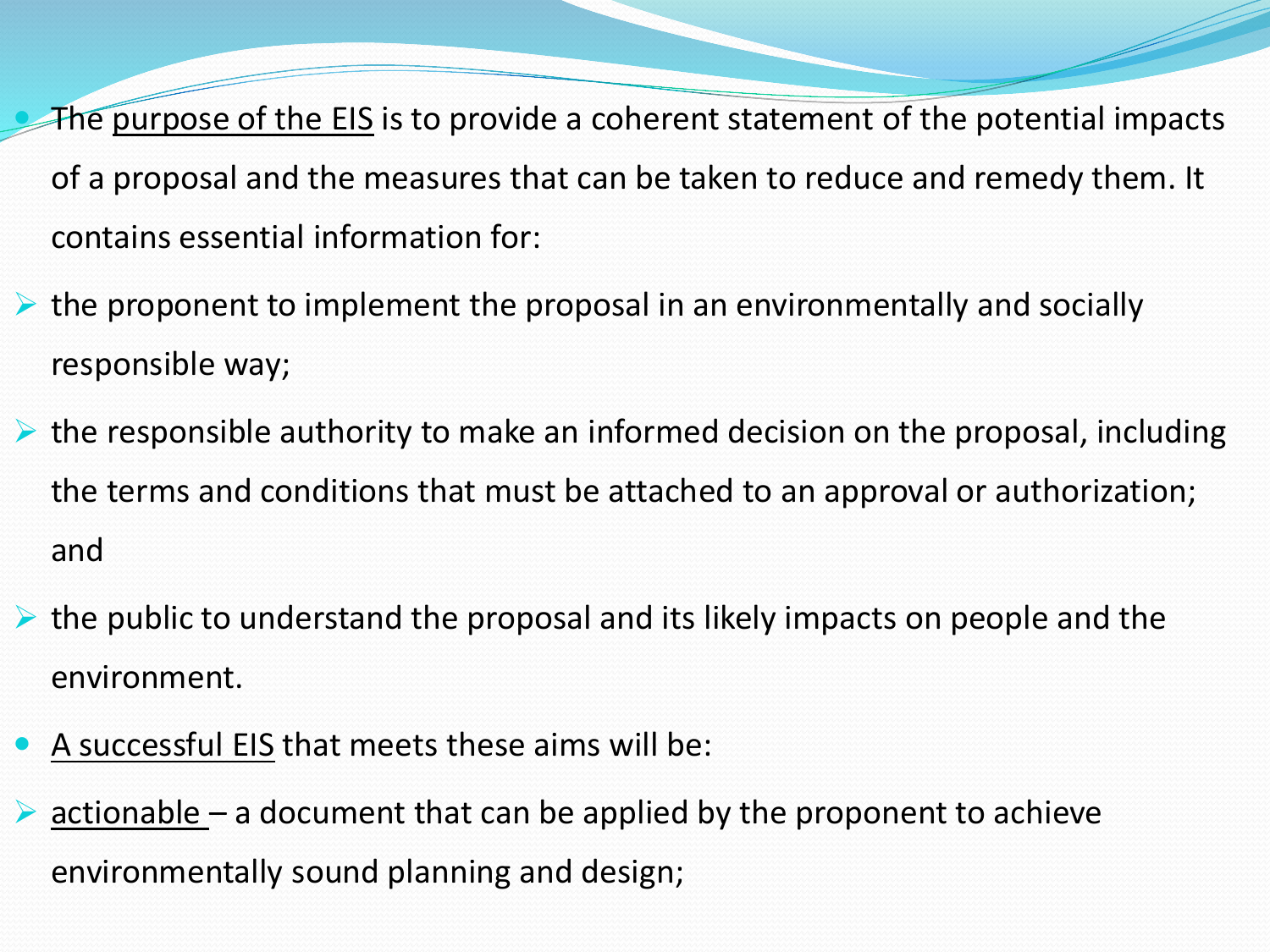- $\triangleright$  decision-relevant a document that organizes and presents the information necessary for project authorization and, if applicable, permitting and licensing; and
- $\triangleright$  user-friendly a document that communicates the technical issues to all parties in a clear and comprehensible way.

#### *Shortcomings encountered in Preparing EIA Reports*

- An EIA report should be complete, easily understood, objective, factual and internally consistent. These objectives are difficult to achieve in a process that involves many contributors working to tight deadlines. Even so, far too many EIA reports fall short of meeting their basic purpose of providing the necessary and relevant information for decision-making and clearly communicating key findings to the public and other interested parties.
- Higher standards could be achieved by addressing some of the shortcomings and deficiencies that are commonly found in EIA reports.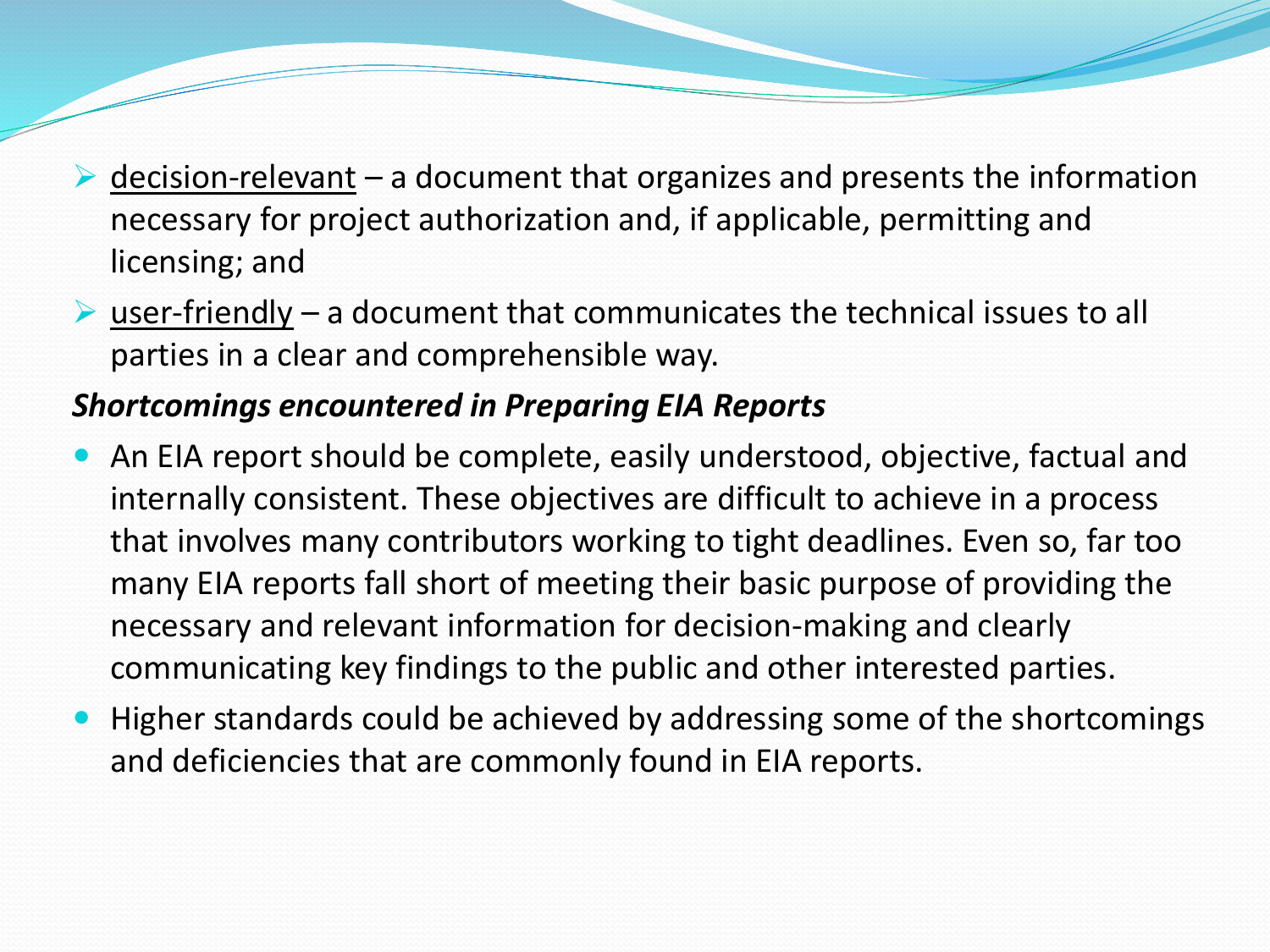# LEGAL PROVISION OF EIA

- $\circ$  In India, EIA was made mandatory in 1994, under the Environmental Protection Act of 1986 with the following four objectives:
- 1. Predict environmental impact of projects;
- 2. Find ways and means to reduce adverse impacts;
- 3. Shape the projects to suit local environment; and
- 4. Present the predictions and options to the decision-makers.
- $\circ$  Till 1994, EIA clearance was the administrative requirement for big projects undertaken by the Government or public sector undertakings.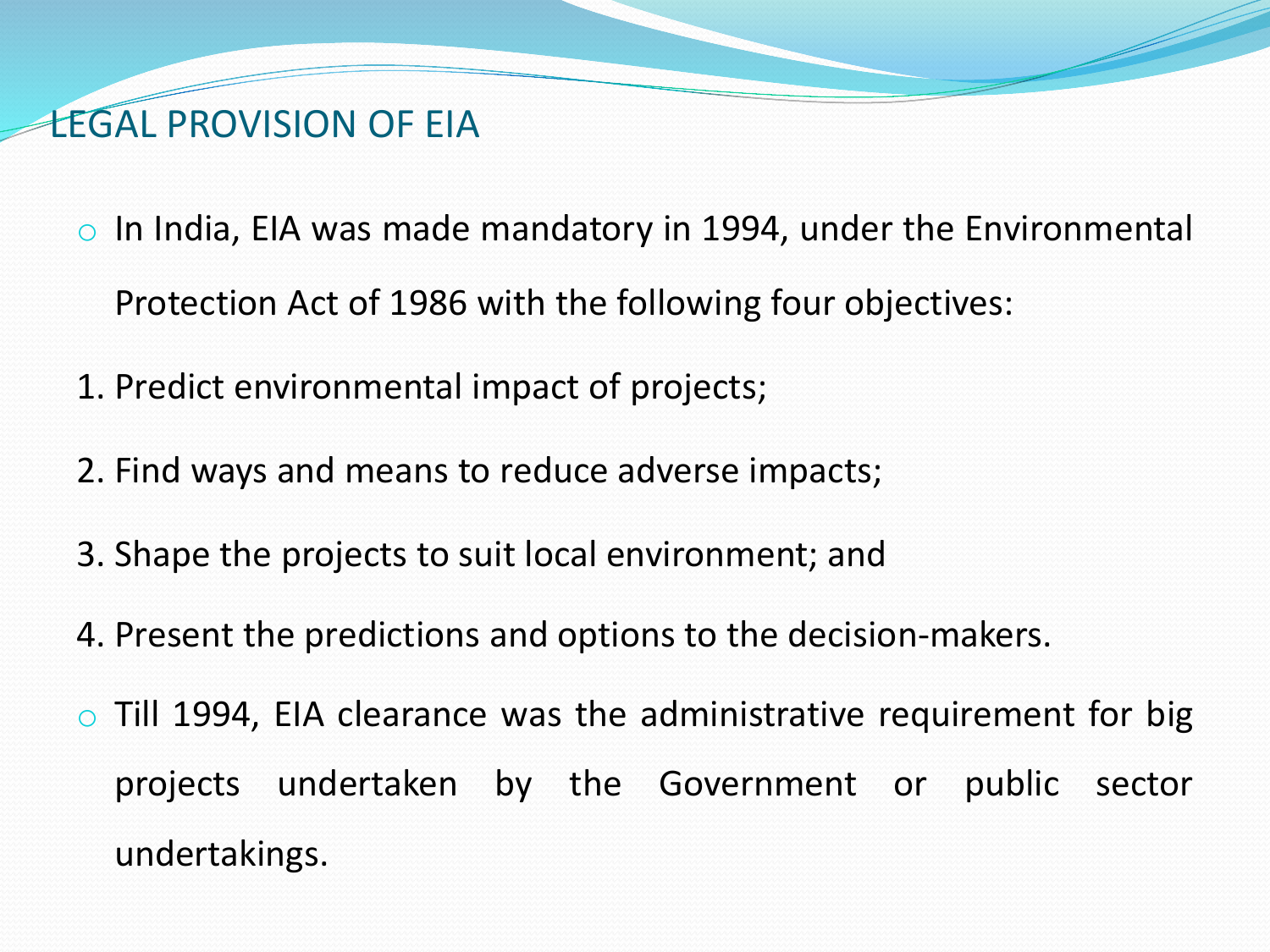According to notification the EIA is expected to cover the following matters

- Description of the proposed activities;
- Description of the base environmental and climatic conditions and potential affected environment including specific information necessary to identify and assess the environmental effect of the proposed activities;
- Analysis of the land use and land use change, waste generation, water consumption (and the existing balance), power consumption etc. along with the social and health impacts (in terms of number of people displayed etc.);
- Description of the practical activities as appropriate;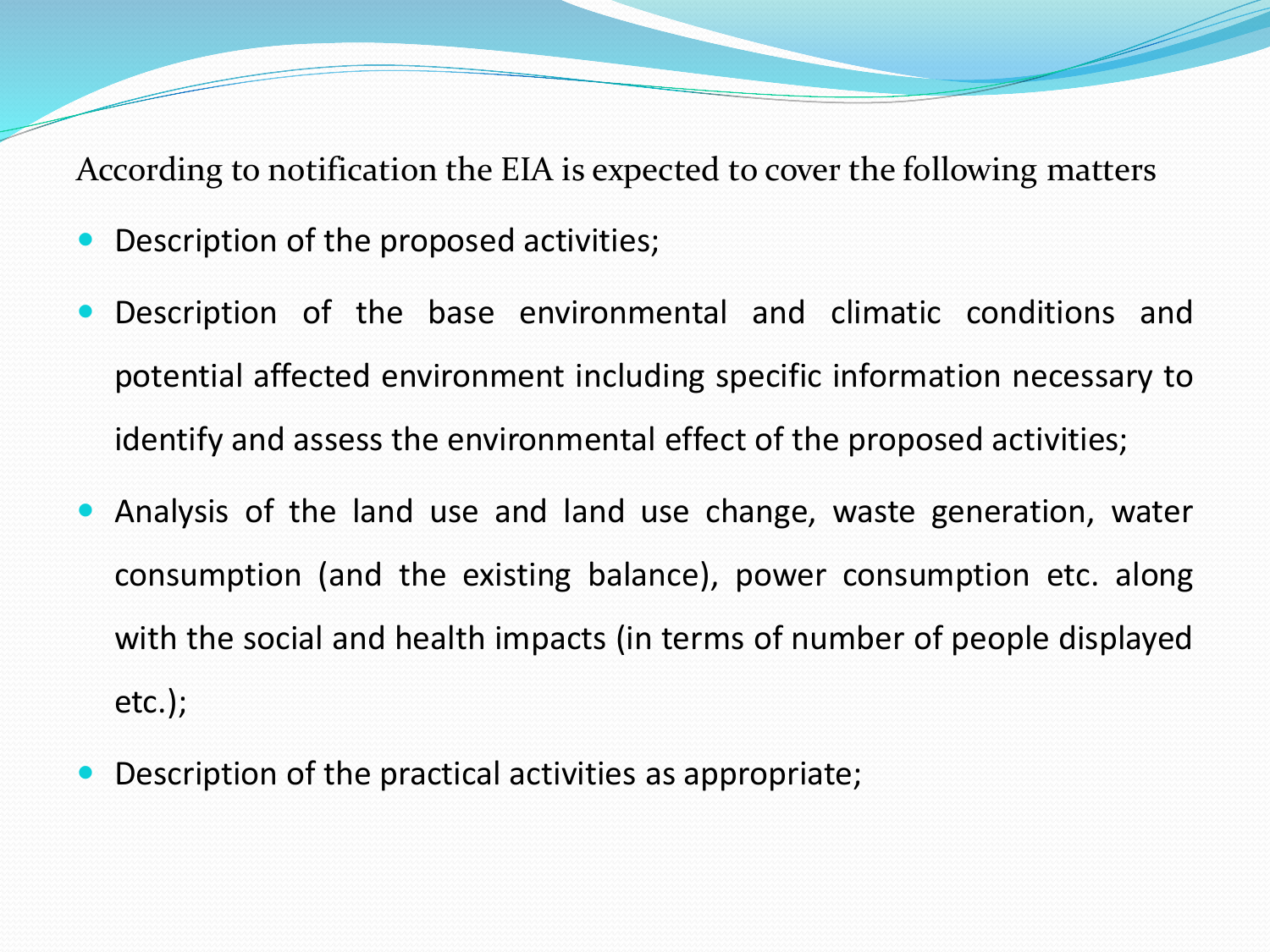- An assessment of the likely or potential environmental impacts of the proposed activity (like air pollution, noise generation) and the alternatives, including the direct or indirect, cumulative, short-term and long-term effects;
- A risk assessment report and disaster management plan to mitigate adverse environmental impacts of proposed activity and assessment of those measures;
- An indication of the likely area to be affected by the proposed activity or its alternatives; and
- A detailed environmental feasibility report of all the information provided.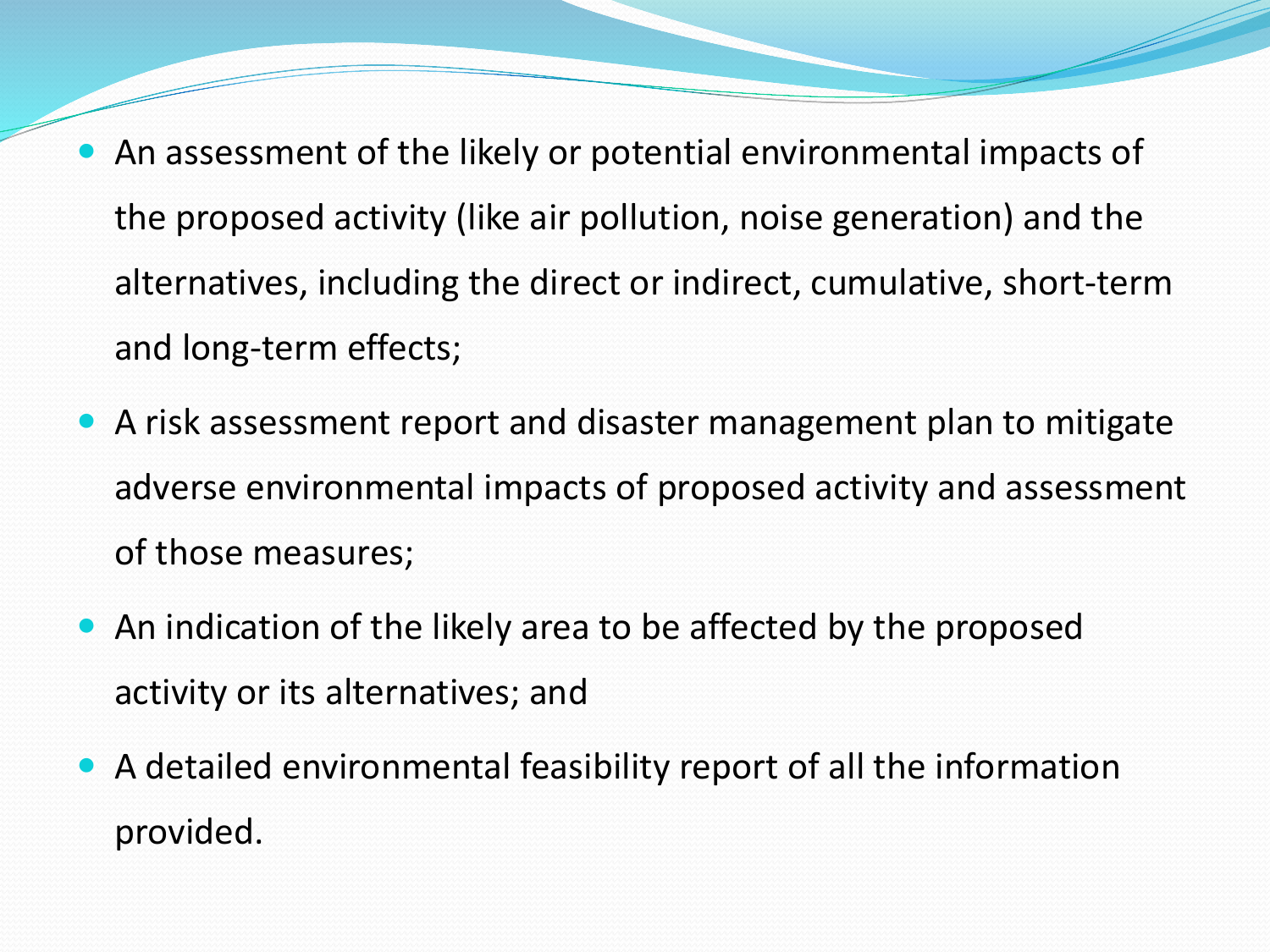# CAPABILITIES OF EIA

- An EIA is capable of establishing baseline data (concerning social, physical and biological parameters) before starting any development activity
- An EIA enables the government and public at large to evaluate the benefits of the project versus the environmental degradation or modification
- An EIA also enforces regular monitoring to ensure that the project is not damaging the environment beyond repair
- An EIA is capable of informing the public at large regarding any development activity in an environmentally sensitive area thereby causing public outcry enabling the government to terminate any project with vested interests that damages the livelihood of people (tribes sustaining on the environment).
- An EIA guides the project proponent to study the environment and propose the needed modifications to mitigate the adverse effects of any development activity.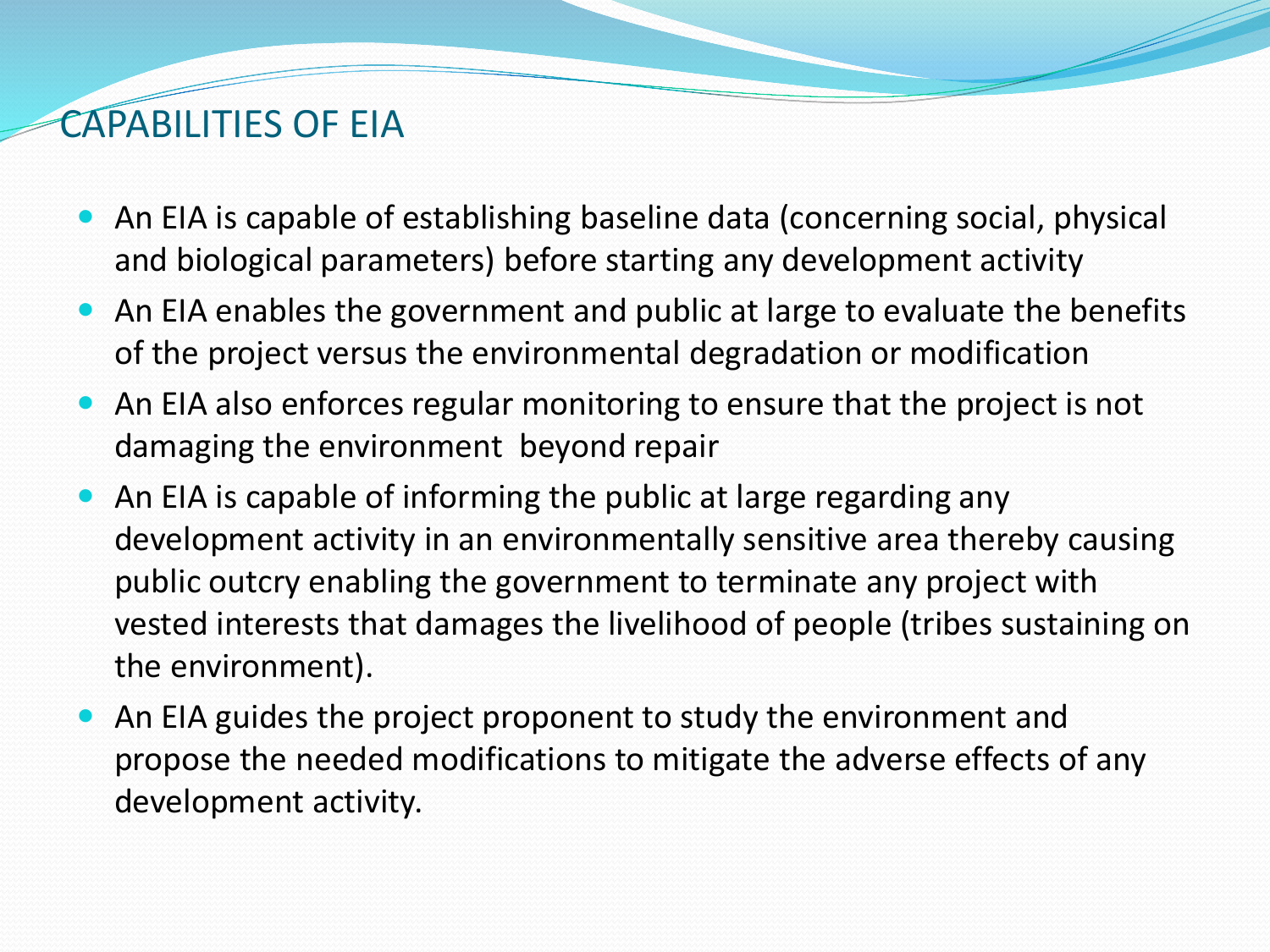# LIMITATIONS OF EIA

- EIA should be undertaken at the project level but it is undertaken at the policy and planning level
- Range of project alternatives in the project EIA is small
- There is no defined criteria to determine what type of projects undergo an EIA thereby requiring unnecessary expenditure and delay
- Lack of comprehensive environment information base, limitation of time, manpower and financial resources
- More research and development of improved methodologies is required to overcome limitations related to uncertainties in data
- EIA reports are extremely academic, bureaucratic and lengthy containing too many tables of collected data without data analysis, interpretation and environmental implications